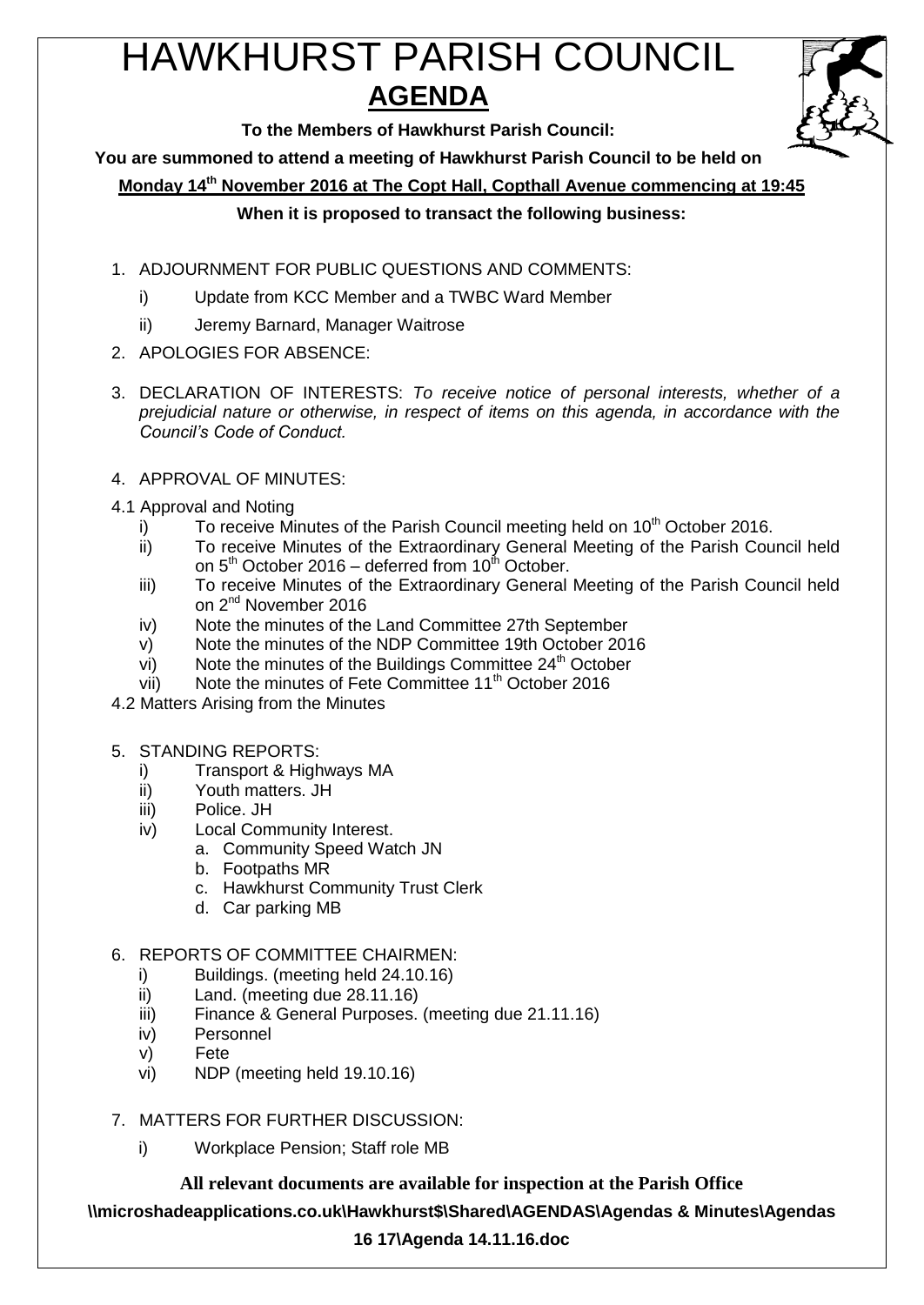- ii) Councillors' Allowance MC
- iii) KALC Community Awards Scheme nominees JN
- iv) Settlement Role & Function Study Hawkhurst JN
- v) Community Hall next steps.
- 8. CORRESPONDENCE:
- 9. FINANCE:
- 10. PLANNING:
- 11. BURIAL & MEMORIAL:
- 12. NOTES & INFORMATION:
- 13. CONFIDENTIAL:

*Pursuant to section 1 (2) of the Public Bodies (Admission to Meetings) Act 1960 it is resolved that, because of the confidential nature of the business to be transacted, the public and the press leave the meeting during consideration of the following items:*

- i) Minutes  $2^{nd}$  Nov 2016
- ii) Letter Lambert & Foster
- iii) Village amenity funding
- iv) Personnel Report

## 14. CLOSURE:

Nicole Godwin, Clerk to the Parish Council

|   | Date       | From                     | Subject                                        |  |  |
|---|------------|--------------------------|------------------------------------------------|--|--|
|   | Received   |                          |                                                |  |  |
|   | 10.10.2016 | <b>KALC</b>              | 69 <sup>th</sup> AGM 19.11.2016                |  |  |
| 2 | 18.10.2016 | A resident               | Signage at Hawkhurst House                     |  |  |
| 3 | 21.10.2016 | Pageantmaster Bruno Peek | <b>WW1 Beacons of Light</b>                    |  |  |
| 4 | 24.10.2016 | Mayor of TW              | <b>Christmas Toy Appeal</b>                    |  |  |
| 5 | 25.10.2016 | A resident               | Speeding on Cranbrook Road in 40mph zone,      |  |  |
|   |            |                          | support requested for 30mph zone.              |  |  |
| 6 | 25.10.2016 | <b>KALC</b>              | Policing in Kent survey                        |  |  |
|   | 04.11.2016 | A resident               | Cc re: Fireworks type and noise for HGBS event |  |  |
| 8 | 04.11.2016 | Porchlight               | Funds request                                  |  |  |
| 9 | 07.11.2016 | Lambert & Foster         | See item in Confidential 13.(ii)               |  |  |

Agenda Item 8: Correspondence

## Agenda Item 9: Finance. INCOME AND EXPENDITURE OCTOBER 2016

| Accounts for payment            | £  | 5,010.10  |
|---------------------------------|----|-----------|
| Payment received                | £  | 57,001.50 |
| <b>Net Expenditure</b>          | £  | 51,991.40 |
| <b>Cambridge &amp; Counties</b> | £. | 75,000.00 |
| <b>Cambridge Building</b>       | £. | 75,000.00 |

**All relevant documents are available for inspection at the Parish Office \\microshadeapplications.co.uk\Hawkhurst\$\Shared\AGENDAS\Agendas & Minutes\Agendas** 

**16 17\Agenda 14.11.16.doc**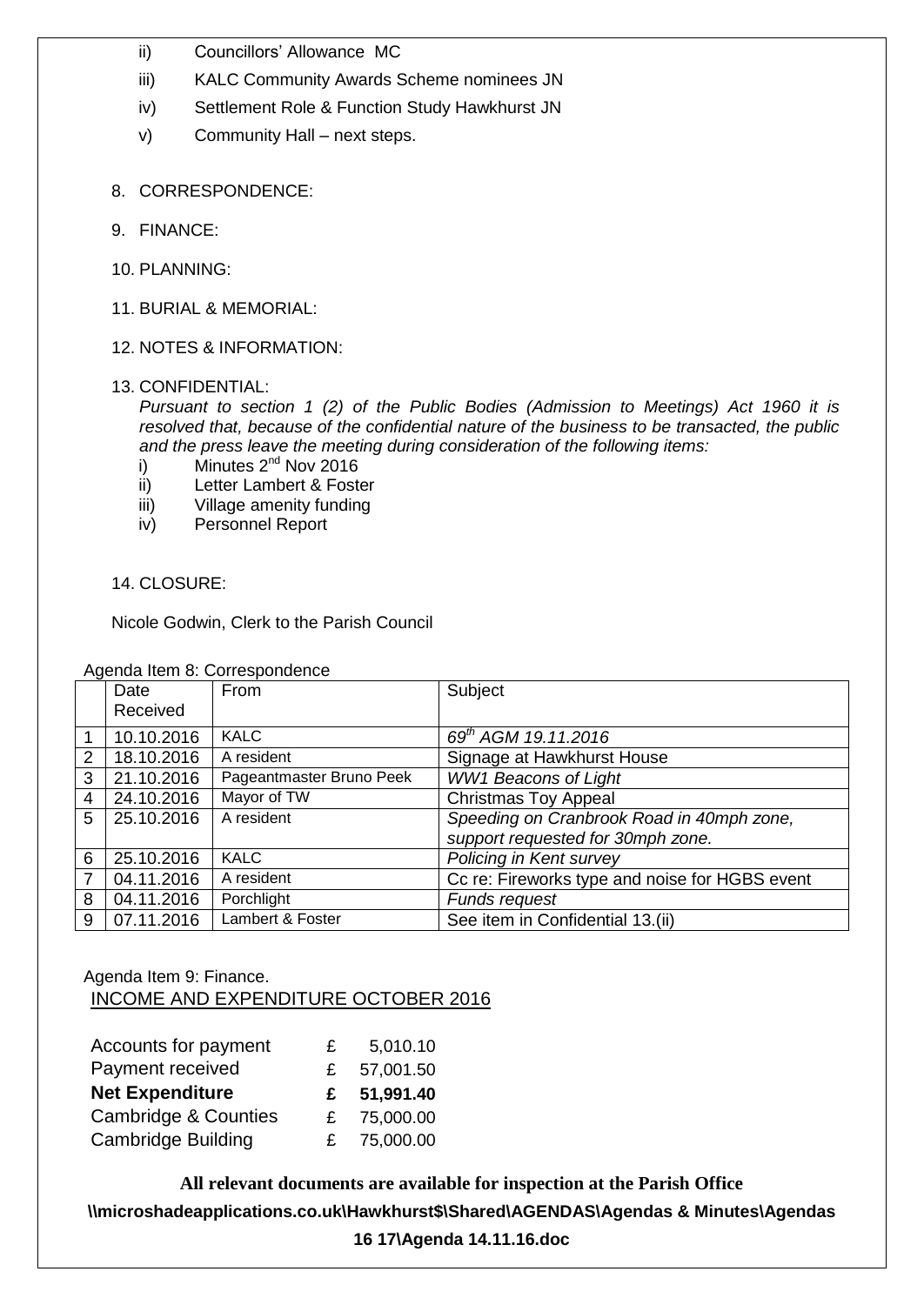| Society                      |    |             |
|------------------------------|----|-------------|
| <b>Lloyds Current</b>        |    | £ 10,001.00 |
| <b>Lloyds Access Reserve</b> | £  | 91,480.97   |
| Petty Cash                   | £. | 58.41       |

9.1 Agreement to pay payments schedule.

9.2 Account reconciliation and petty cash check.

#### Agenda Item 10: Planning

#### 10.1 Planning & Highways Information:

| Ref. No. | Proposal                     | Location                  | Comments               |
|----------|------------------------------|---------------------------|------------------------|
| 17.10.16 | R16 NDP Consultation, Strutt | Allocations in            | Forwarded to Kelvin    |
|          | & Parker                     | Hawkhurst                 | Hinton, TWBC           |
|          |                              |                           | 18.10.16               |
| 25.10.16 | Naming of road               | <b>Circus Field</b>       | HPC to put forward its |
|          |                              | development               | preference.            |
| 25.10.16 | HPC suggested responses to   | Hawkhurst                 | Re: new Local Plan.    |
|          | <b>Call for Sites</b>        |                           | <b>TWBC</b> to seek    |
|          |                              |                           | responses spring       |
|          |                              |                           | 2016.                  |
| 08.02.16 | Meeting with HPC and         | Call for sites - Site 78, | Debrief on meeting     |
|          | Dandara                      | <b>Copthall Avenue</b>    | attended by JN, MB,    |
|          |                              |                           | JH, BW, BF, MA.        |

#### 10.2 Planning TWBC Approved:

| Ref           | Proposal                                              | Location               | Commen   |
|---------------|-------------------------------------------------------|------------------------|----------|
|               |                                                       |                        | ts/Valid |
| 16/06245/FUL  | Retrospective – erection of fence and walls to        | Sunny Mead, Slip Mill  |          |
|               | front boundary                                        | Lane                   |          |
| 16/06442/FUL  | Conversion of part of existing retail shop to         | Trills, Cranbrook Road |          |
|               | residential unit at ground and 1 <sup>st</sup> floor. |                        |          |
| 16/06304/FULL | Alterations and extensions to former bank to          | Barclays Bank plc      |          |
|               | create 2 residential units.                           |                        |          |

10.3 Planning TWBC Refused:

| Ref. No.      | Proposal               | Location      | Comments/Valid                           |  |
|---------------|------------------------|---------------|------------------------------------------|--|
| 16/06494/NMA  | Addition of a blind    | 11 and 19     | Proposal considered to be material and   |  |
|               | dormer                 | Smugglers     | require a full application.              |  |
| 16/06253/FULL | Creation of a driveway | 2 Gills Green | No on-site turning space and inadequate  |  |
|               | with a dropped kerb    | Cottages      | visibility so harmful to highway safety. |  |

10.3 Planning Applications received:

[TWBC Planning Portal](http://www.tunbridgewells.gov.uk/residents/planning/planning-application-search)

| ber | <b>Num Application No</b> | <b>Proposal</b>                                             | <b>Location</b>                     | <b>Comments</b> |
|-----|---------------------------|-------------------------------------------------------------|-------------------------------------|-----------------|
|     |                           | 62 16/06543/FULL External oxygen store                      | Hawkhurst Castle,<br>Cranbrook Road |                 |
|     |                           | 63 16/06795/FULL Construction of 2 storey detached Hillside | Cottage,                            |                 |

**All relevant documents are available for inspection at the Parish Office \\microshadeapplications.co.uk\Hawkhurst\$\Shared\AGENDAS\Agendas & Minutes\Agendas** 

#### **16 17\Agenda 14.11.16.doc**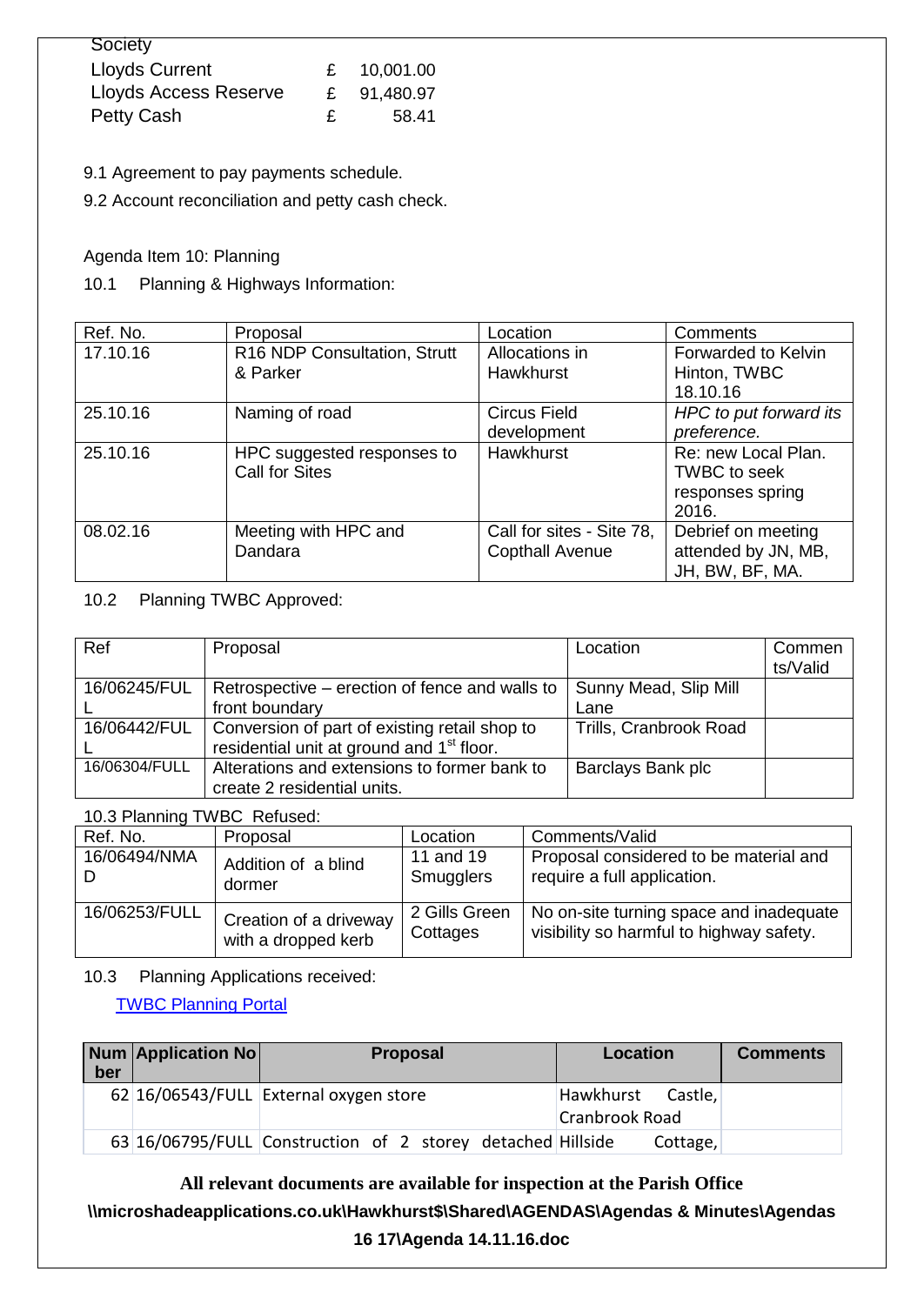|                             | garage                                                                                                                                                                                                                                                   | Cranbrook Road                                             |  |
|-----------------------------|----------------------------------------------------------------------------------------------------------------------------------------------------------------------------------------------------------------------------------------------------------|------------------------------------------------------------|--|
|                             | 64 16/06524/FULL Demolition of barn/cowshed and Martlets North Hill<br>erection of ancillary building for use Road<br>as a granny annexe                                                                                                                 |                                                            |  |
| 65 16/06604/ADV             | Collection of new signage outside, Royal Oak Hotel, Rye<br>some illuminated.                                                                                                                                                                             | Road                                                       |  |
|                             | 66 16/06666/FULL Additional window to 1st floor rear 2 Gingerbread Lane<br>elevation                                                                                                                                                                     |                                                            |  |
|                             | 67 16/06959/FULL Demolition of large conservatory and Elm Hill House, High<br>replacement with ashlar stone single Street<br>storey extension.                                                                                                           |                                                            |  |
| 68 16/06839/LBC             | LBC for work on half of the roof.                                                                                                                                                                                                                        | $\overline{2}$<br>Conghurst<br>Cottages, Conghurst<br>Lane |  |
|                             | 69 16/06636/FULL Addition of rear facing roof extension 1<br>2 rooflights to front plus Cottages,<br>and<br>amendment to single storey extension Road<br>permission TW/16/504367.                                                                        | Homewood<br>Ockley                                         |  |
| 70 16/07114/LBC             | LBC to remove internal wall between Old Highgate House,<br>kitchen and dining room; install Rye Road.<br>double doors and window to kitchen;<br>reposition exiting kitchen window.                                                                       |                                                            |  |
|                             | 71 16/07062/FULL 2 storey rear extension, infill of Sisley Oast, Sopers<br>terrace to create new kitchen/living Lane<br>area; new porch canopy; conversion<br>of stable block to rear; additional<br>rooflights<br>changes<br>and<br>to<br>fenestration. |                                                            |  |
|                             | 72 16/06241/FULL Change of use of units and outside Unit<br>area for dog daycare and dog training Springfield Industrial                                                                                                                                 | 5,6,7<br>Estate                                            |  |
|                             | 73 16/07018/FULL Part retrospective - construction of a Cowden Farmhouse,<br>swimming pond                                                                                                                                                               | Horns Road                                                 |  |
| H                           | 74 16/07124/PAYP Payphone kiosk removal                                                                                                                                                                                                                  | Slip Mill Lane, Gills<br>Green                             |  |
| H                           | 75 16/07123/PAYP Payphone kiosk removal                                                                                                                                                                                                                  | Throws<br>Post<br>4<br>Office, Rye Rd                      |  |
| 76 16/07090/FULL Variations | of<br>conditions Land<br>2,3,4,5,6,7,8,9,10,11,12,13,14,16,17,1 Lorenden Park and<br>8,19 of application 14/503346/FULL                                                                                                                                  | to<br>west<br>οf<br>The White House,<br>Highgate Hill      |  |

## Agenda Item 11: Burial and Memorial

| Interment Date                | Deceased         |               |
|-------------------------------|------------------|---------------|
| 31 <sup>st</sup> October 2016 | Phyllis Ada Catt | <b>Burial</b> |

Agenda Item 12: Notes and Information

**All relevant documents are available for inspection at the Parish Office \\microshadeapplications.co.uk\Hawkhurst\$\Shared\AGENDAS\Agendas & Minutes\Agendas 16 17\Agenda 14.11.16.doc**